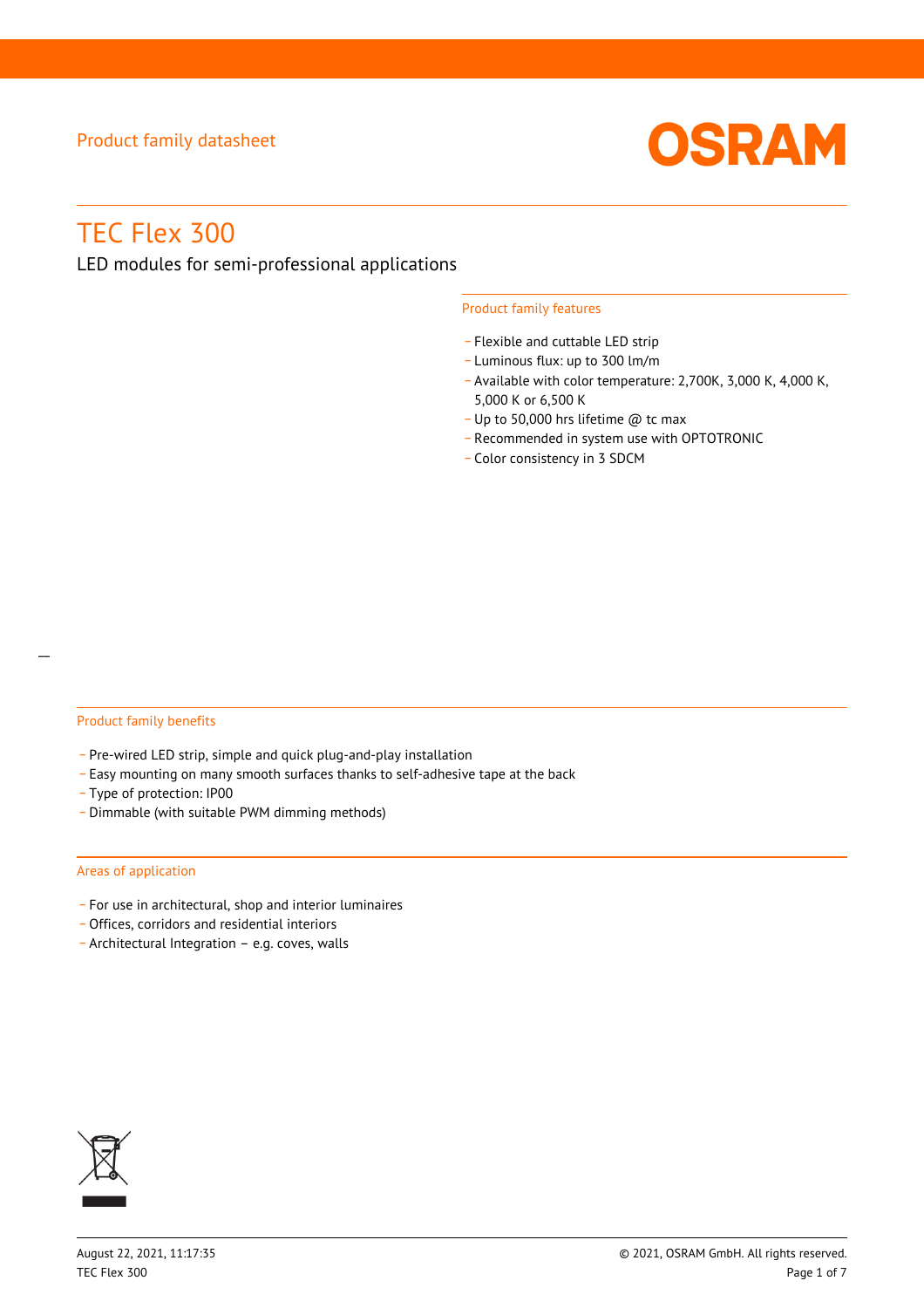## Technical data

## **Electrical data**

| <b>Product description</b> | <b>Nominal</b><br>voltage | Type of<br>current | <b>Nominal</b><br>wattage<br>per meter | Rated<br>wattage | Input voltage<br>range | Accidental<br>reverse<br>input<br>voltage<br>protection<br>up to |
|----------------------------|---------------------------|--------------------|----------------------------------------|------------------|------------------------|------------------------------------------------------------------|
| TF300-G1-827-05            | 24.0 V                    | DC                 | 2.8 W                                  | 14.00 W          | 2325 V                 | 25 V                                                             |
| TF300-G1-830-05            | 24.0 V                    | DC                 | 2.8 W                                  | 14.00 W          | 2325 V                 | 25 V                                                             |
| TF300-G1-840-05            | 24.0 V                    | DC                 | 2.8 W                                  | 14.00 W          | 2325V                  | 25 V                                                             |
| TF300-G1-850-05            | 24.0 V                    | DC                 | 2.8 W                                  | 14.00 W          | 2325 V                 | 25 V                                                             |
| TF300-G1-865-05            | 24.0 V                    | DC                 | 2.8 W                                  | 14.00 W          | 2325 V                 | 25 V                                                             |

## **Photometrical data**

| <b>Product description</b> | Light color<br><b>LED</b> | Color<br>render-<br>ing index<br>Ra | Lumi-<br>nous<br>flux per<br>meter | Total<br>useful<br><b>Luminous</b><br>flux | <b>Standard</b><br>deviation of<br>color<br>matching | Light color<br>(designation) |
|----------------------------|---------------------------|-------------------------------------|------------------------------------|--------------------------------------------|------------------------------------------------------|------------------------------|
| TF300-G1-827-05            | White                     | 80                                  | 350 lm                             | 1750 lm                                    | $<$ 3 sdcm                                           | White                        |
| TF300-G1-830-05            | White                     | 80                                  | 360 lm                             | 1800 lm                                    | $<$ 3 sdcm                                           | White                        |
| TF300-G1-840-05            | White                     | 80                                  | 370 lm                             | 1850 lm                                    | $<$ 3 sdcm                                           | White                        |
| TF300-G1-850-05            | White                     | 80                                  | 380 lm                             | 1900 lm                                    | $<$ 3 sdcm                                           | White                        |
| TF300-G1-865-05            | White                     | 80                                  | 370 lm                             | 1850 lm                                    | $<$ 3 sdcm                                           | White                        |

## **Light technical data**

| <b>Product description</b> | LED pitch | Rated<br>beam angle<br>(half peak<br>value) | <b>Starting</b><br>time | Warm-up<br>time (60 %) |
|----------------------------|-----------|---------------------------------------------|-------------------------|------------------------|
| TF300-G1-827-05            | 14.29 mm  | 120.00°                                     | 0.5 s                   | 0.00 s                 |
| TF300-G1-830-05            | 14.29 mm  | 120.00 °                                    | 0.5s                    | 0.00 s                 |
| TF300-G1-840-05            | 14.29 mm  | $120.00$ $^{\circ}$                         | 0.5 s                   | 0.00 s                 |
| TF300-G1-850-05            | 14.29 mm  | $120.00$ $^{\circ}$                         | 0.5 s                   | 0.00 s                 |
| TF300-G1-865-05            | 14.29 mm  | 120.00°                                     | 0.5 s                   | 0.00 s                 |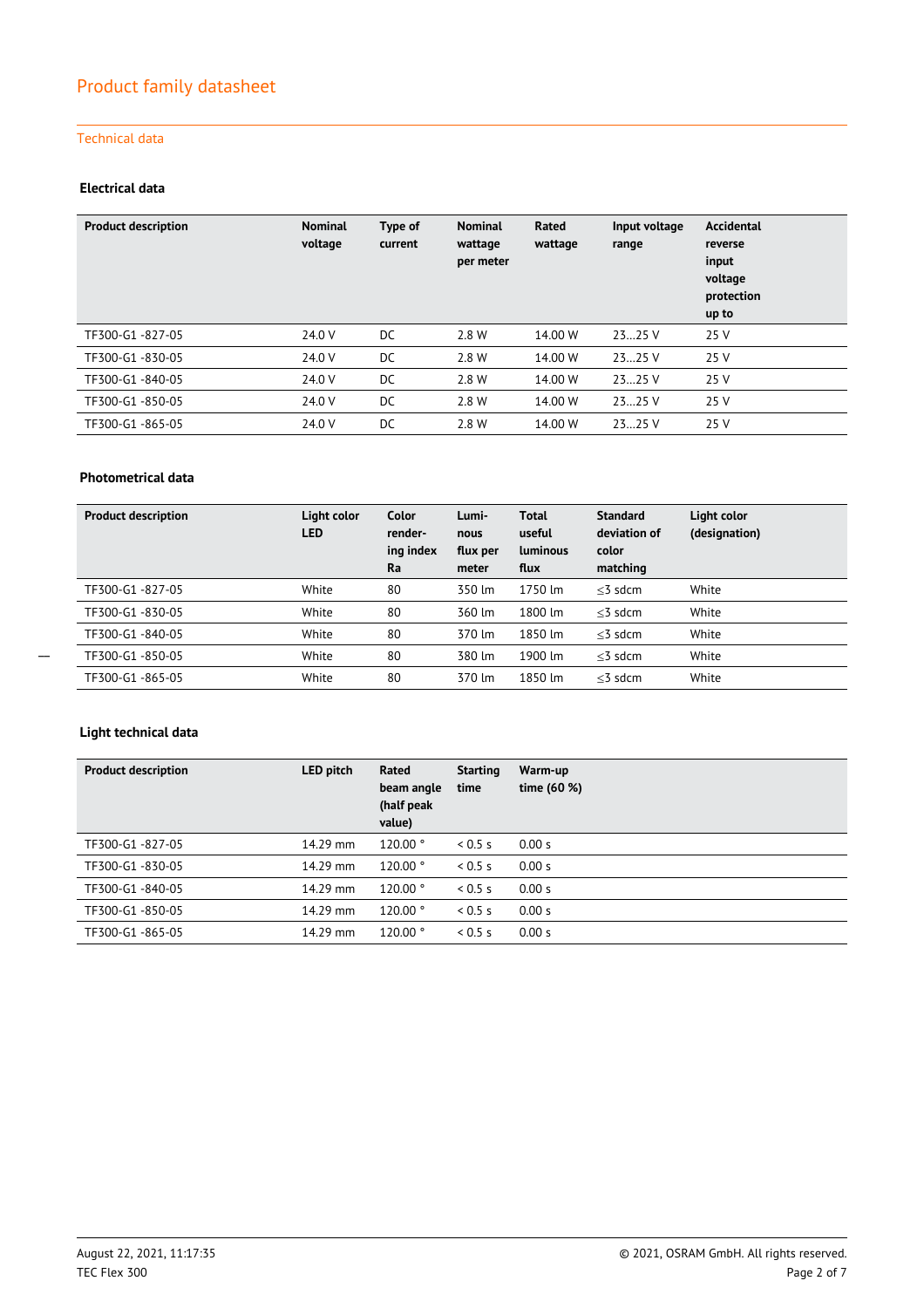### **LED module information**

| <b>Product description</b> | Number of<br><b>LEDs</b> per<br>meter | <b>Number of</b><br>LEDs per<br>smallest unit |
|----------------------------|---------------------------------------|-----------------------------------------------|
| TF300-G1-827-05            | 70                                    |                                               |
| TF300-G1-830-05            | 70                                    |                                               |
| TF300-G1-840-05            | 70                                    |                                               |
| TF300-G1-850-05            | 70                                    |                                               |
| TF300-G1-865-05            | 70                                    |                                               |

### **Dimensions & weight**

| <b>Product description</b> | Length  | Length $-$<br>smallest<br>unit | Width     | <b>Height</b> | <b>Product</b><br>weight |
|----------------------------|---------|--------------------------------|-----------|---------------|--------------------------|
| TF300-G1-827-05            | 5000 mm | 100.0 mm                       | 8.00 mm   | $1.50$ mm     | 60.00 <sub>q</sub>       |
| TF300-G1-830-05            | 5000 mm | $100.0 \text{ mm}$             | $8.00$ mm | $1.50$ mm     | 60.00 <sub>a</sub>       |
| TF300-G1-840-05            | 5000 mm | $100.0 \text{ mm}$             | $8.00$ mm | $1.50$ mm     | 60.00q                   |
| TF300-G1-850-05            | 5000 mm | $100.0 \text{ mm}$             | $8.00$ mm | $1.50$ mm     | 60.00 <sub>a</sub>       |
| TF300-G1-865-05            | 5000 mm | 100.0 mm                       | $8.00$ mm | $1.50$ mm     | 60.00q                   |

### **Product line drawing**



TF300-G1 -827-05, TF300-G1 -830-05, TF300-G1 -840-05, TF300-G1 -850-05, TF300-G1 -865-05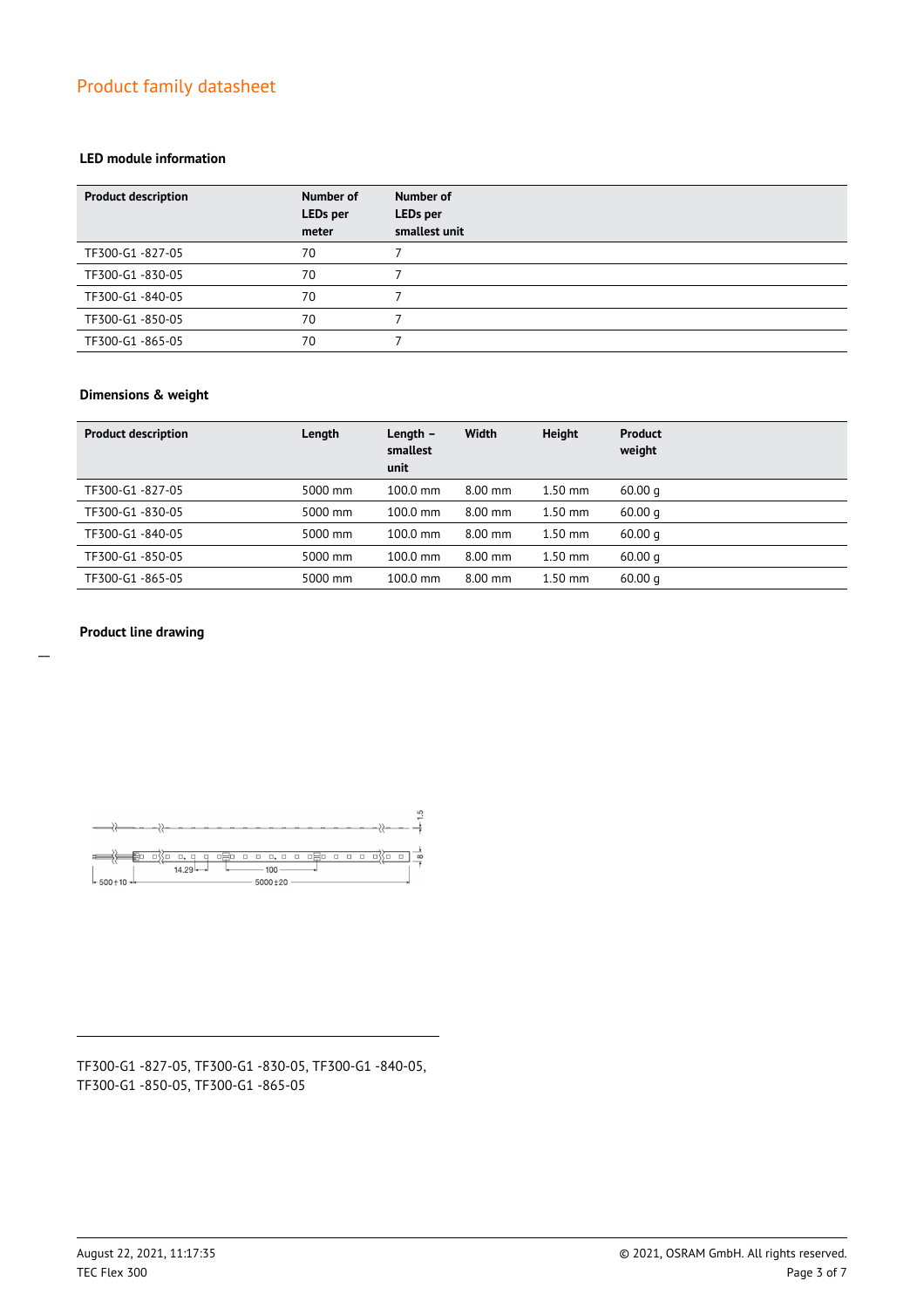## **Temperatures & operating conditions**

| <b>Product description</b> | Performance<br>temp. acc. to<br><b>IEC 62717</b> | <b>Temperature</b><br>range in<br>operation at<br>Tc point | Ambient<br>temperature range | <b>Temperature</b><br>range at<br>storage |
|----------------------------|--------------------------------------------------|------------------------------------------------------------|------------------------------|-------------------------------------------|
| TF300-G1-827-05            | 30 °C                                            | $-2580 °C$                                                 | $-25+50$ °C                  | $-3085 °C$                                |
| TF300-G1-830-05            | 30 °C                                            | $-2580$ °C                                                 | $-25+50$ °C                  | $-3085 °C$                                |
| TF300-G1-840-05            | 30 °C                                            | $-2580 °C$                                                 | $-25+50$ °C                  | $-3085$ °C                                |
| TF300-G1-850-05            | 30 °C                                            | $-2580 °C$                                                 | $-25+50$ °C                  | $-3085$ °C                                |
| TF300-G1-865-05            | 30 °C                                            | $-2580 °C$                                                 | $-25+50$ °C                  | $-3085 °C$                                |

## **Lifespan**

| <b>Product description</b> | Rated lamp life<br>time | Nominal lamp<br>life time | Lumen main.<br>fact. at end of<br>nom. life time | Number of switching<br>cycles |
|----------------------------|-------------------------|---------------------------|--------------------------------------------------|-------------------------------|
| TF300-G1-827-05            | 50000 h                 | 50000 h                   | 0.70                                             | 30000                         |
| TF300-G1-830-05            | 50000 h                 | 50000 h                   | 0.70                                             | 30000                         |
| TF300-G1-840-05            | 50000 h                 | 50000 h                   | 0.70                                             | 30000                         |
| TF300-G1-850-05            | 50000 h                 | 50000 h                   | 0.70                                             | 30000                         |
| TF300-G1-865-05            | 50000 h                 | 50000 h                   | 0.70                                             | 30000                         |

## **Capabilities**

| <b>Product description</b> | <b>Dimmable</b> | Lowest bending radius |
|----------------------------|-----------------|-----------------------|
| TF300-G1-827-05            | Yes             | $20 \text{ mm}$       |
| TF300-G1-830-05            | Yes             | $20 \text{ mm}$       |
| TF300-G1-840-05            | Yes             | $20 \text{ mm}$       |
| TF300-G1-850-05            | Yes             | $20 \text{ mm}$       |
| TF300-G1-865-05            | Yes             | $20 \text{ mm}$       |

## **Certificates & standards**

| Energy<br>efficiency<br>class | Energy<br>consumption | <b>Standards</b> | Type of<br>protection |
|-------------------------------|-----------------------|------------------|-----------------------|
| $A++$                         | 16 kWh/1000h          | CE/EAC/ENEC      | IP <sub>00</sub>      |
| $A++$                         | 16 kWh/1000h          | CE/EAC/ENEC      | IP <sub>00</sub>      |
| $A++$                         | 16 kWh/1000h          | CE/EAC/ENEC      | IP <sub>00</sub>      |
| $A++$                         | 16 kWh/1000h          | CE/EAC/ENEC      | IP <sub>00</sub>      |
| $A++$                         | 16 kWh/1000h          | CE/EAC/ENEC      | IP <sub>00</sub>      |
|                               |                       |                  |                       |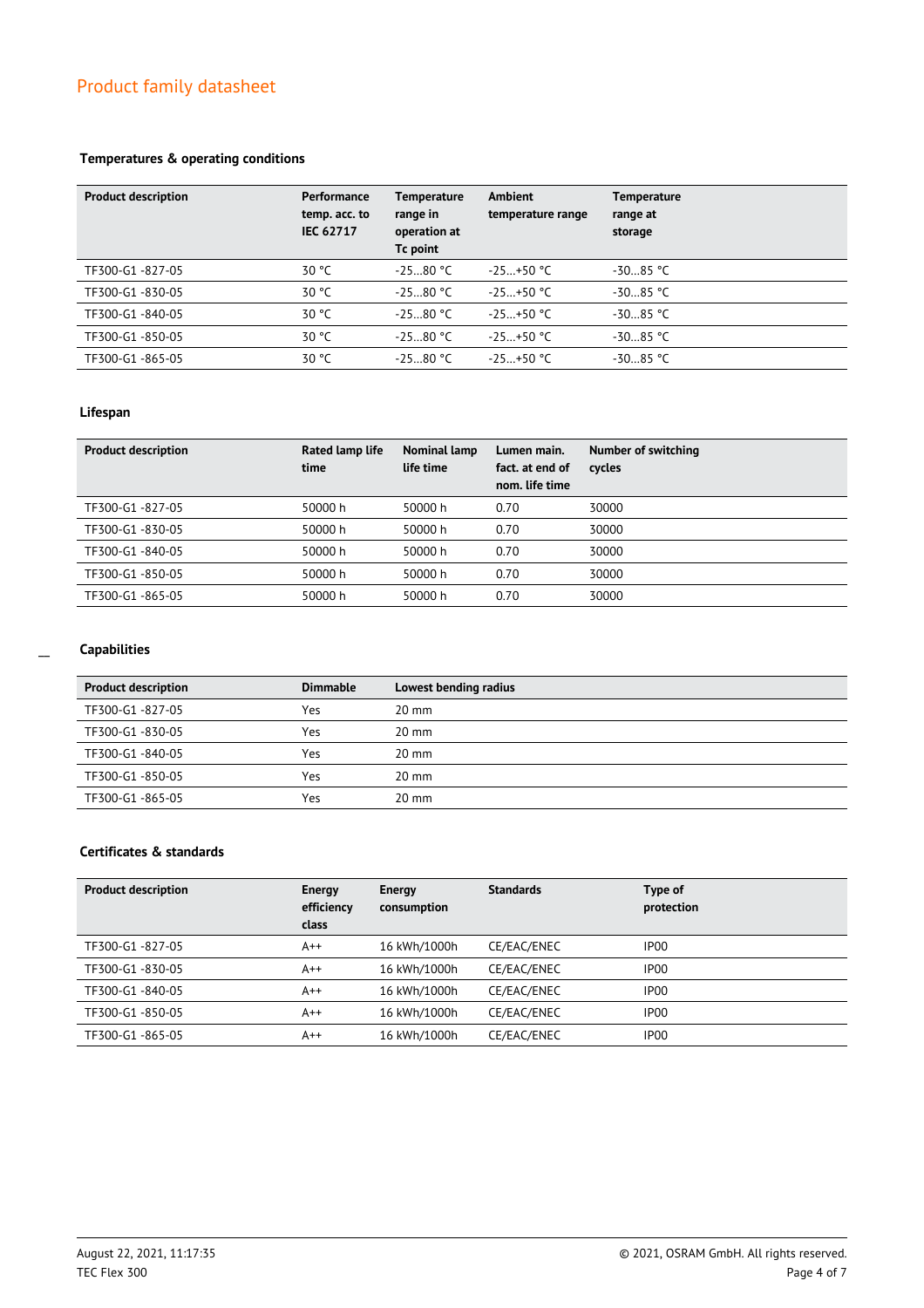## **Logistical data**

| <b>Product description</b> | <b>Commodity code</b> |
|----------------------------|-----------------------|
| TF300-G1-827-05            | 940540399000          |
| TF300-G1-830-05            | 940540399000          |
| TF300-G1-840-05            | 940540399000          |
| TF300-G1-850-05            | 940540399000          |
| TF300-G1-865-05            | 940540399000          |

#### Equipment / Accessories

- Simplified connection with optional matching CONNECTsystem
- \_ Flexessories: a complete set of aluminum channels with diffusers and lenses
- \_ Drivers and dimmers: wide selection of OPTOTRONIC 24 V DALI, DMX and BLE

### Application advice

For more detailed application information and graphics please see product datasheet.

## Sales and Technical Support

Sales and Technical Support www.osram.com

## Download Data

 $\overline{a}$ 

|                          | <b>File</b>                                                                                                       |
|--------------------------|-------------------------------------------------------------------------------------------------------------------|
| $\overline{\phantom{a}}$ | User instruction<br>TEC Flex IP00                                                                                 |
|                          | <b>Product Datasheet</b><br>TEC Flex IP00 Product Datasheet (EN)                                                  |
| ᄎ                        | <b>Brochures</b><br>Light is strong - Discover the versatile and flexible lighting system OSRAM 24V TEC Flex (EN) |
| $\overline{\phantom{a}}$ | Certificates<br><b>TFX ENEC 130520</b>                                                                            |
| 大                        | Declarations of conformity<br>TECFlex CE 4210017 300420                                                           |
|                          | CAD data<br>DWG TEC Flex and TEC Flex Shortpitch                                                                  |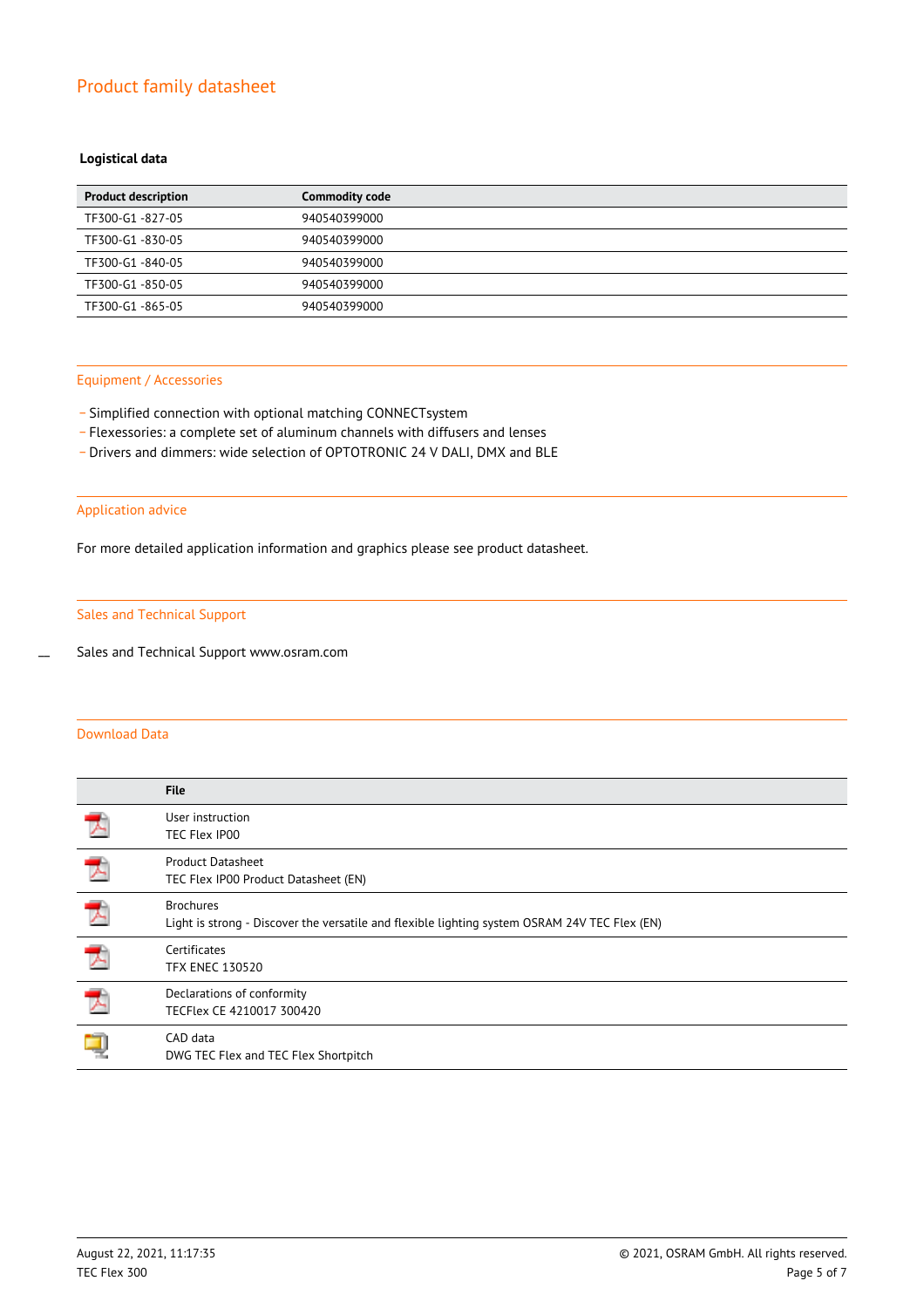#### Ecodesign regulation information:

ul>This product is considered to be a "containing product" in the sense of Regulations (EU) 2019/2020 and (EU) 2019/2015. Tolerances of the reported values, are according to LED Modules Performance standard IEC/EN 62717.

In general, the replacement of the contained light sources without permanent damage to the product with the use of common available tools is possible in the final application when they can be dismantled from the installation environment and substituted for the necessary number of light sources restoring its full electrical/mechanical/thermal/optical functionality by means of a professional installer.

In the contrary, and limited to the LINEARlight Flex Diffuse, LINEARlight Rigid Finesse, GINO LED Flex Diffuse and LUMINENT Milky product families, the contained light source is an integrated part of the containing product and its removal can only be done by causing a permanent damage to the containing product due to its tight mechanical, electrical, optical, thermal interaction and/or environmental protection with or from the containing product. Therefore, a replacement of the light source with the use of common available tools is not justified.

Dismantling of light sources from containing products at end of life: Containing products with light sources which are scalable in length can be cut to the length of the contained light source and if applicable mechanically detached from protective and/or optical covers. Containing products shall be separated from building material and/or from other additional mounting accessories by means of a professional installer.

Separate control gear and light sources must be disposed of at certified disposal companies in accordance with Directive 2012/19/EU (WEEE) in the EU and with Waste Electrical and Electronic Equipment (WEEE) Regulations 2013 in the UK. For this purpose, collection points for recycling centres and take-back systems (CRSO) are available from retailers or private disposal companies, which accept separate control gear and light sources free of charge. In this way, raw materials are conserved and materials are recycled.

## Logistical Data

 $\overline{a}$ 

| <b>Product code</b> | <b>Product description</b> | Packaging unit (Pieces/Unit) | Dimensions (length x width x<br>height) | <b>Volume</b>        | <b>Gross weight</b> |
|---------------------|----------------------------|------------------------------|-----------------------------------------|----------------------|---------------------|
| 4062172107020       | TF300-G1-827-05            | Shipping carton box<br>10    | 225 mm x 240 mm x 120 mm                | 6.48 $\rm{dm^3}$     | 1254.00 g           |
| 4062172107044       | TF300-G1-830-05            | Shipping carton box<br>10    | $225$ mm x $240$ mm x $120$ mm          | 6.48 dm <sup>3</sup> | 1254.00 g           |
| 4062172107068       | TF300-G1-840-05            | Shipping carton box<br>10    | $225$ mm x 240 mm x 120 mm              | 6.48 dm <sup>3</sup> | 1254.00 g           |
| 4062172107082       | TF300-G1-850-05            | Shipping carton box<br>10    | 225 mm x 240 mm x 120 mm                | 6.48 dm <sup>3</sup> | 1254.00 g           |
| 4062172107105       | TF300-G1 -865-05           | Shipping carton box<br>10    | 225 mm x 240 mm x 120 mm                | 6.48 dm <sup>3</sup> | 1254.00 g           |

The mentioned product code describes the smallest quantity unit which can be ordered. One shipping unit can contain one or more single products. When placing an order, for the quantity please enter single or multiples of a shipping unit.

#### Accessories Optional

| <b>Product description</b> | <b>Accessory name</b> | <b>Accessory code</b> |
|----------------------------|-----------------------|-----------------------|
| TF300-G1 -827-05           | FX -SC08-G2-CT4PI     | 4052899464858         |
| TF300-G1-830-05            | FX -SC08-G2-CT4PJ     | 4052899464858         |